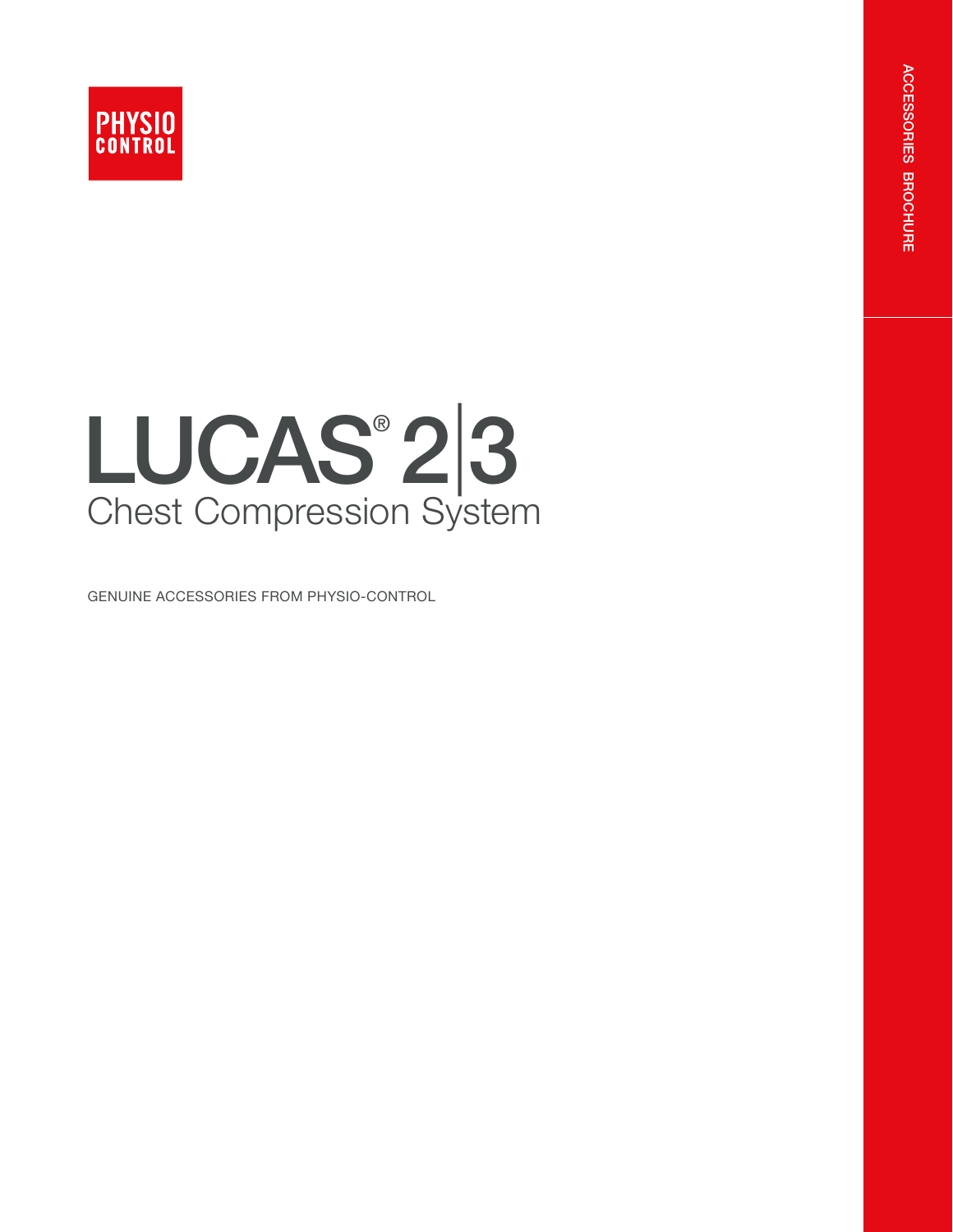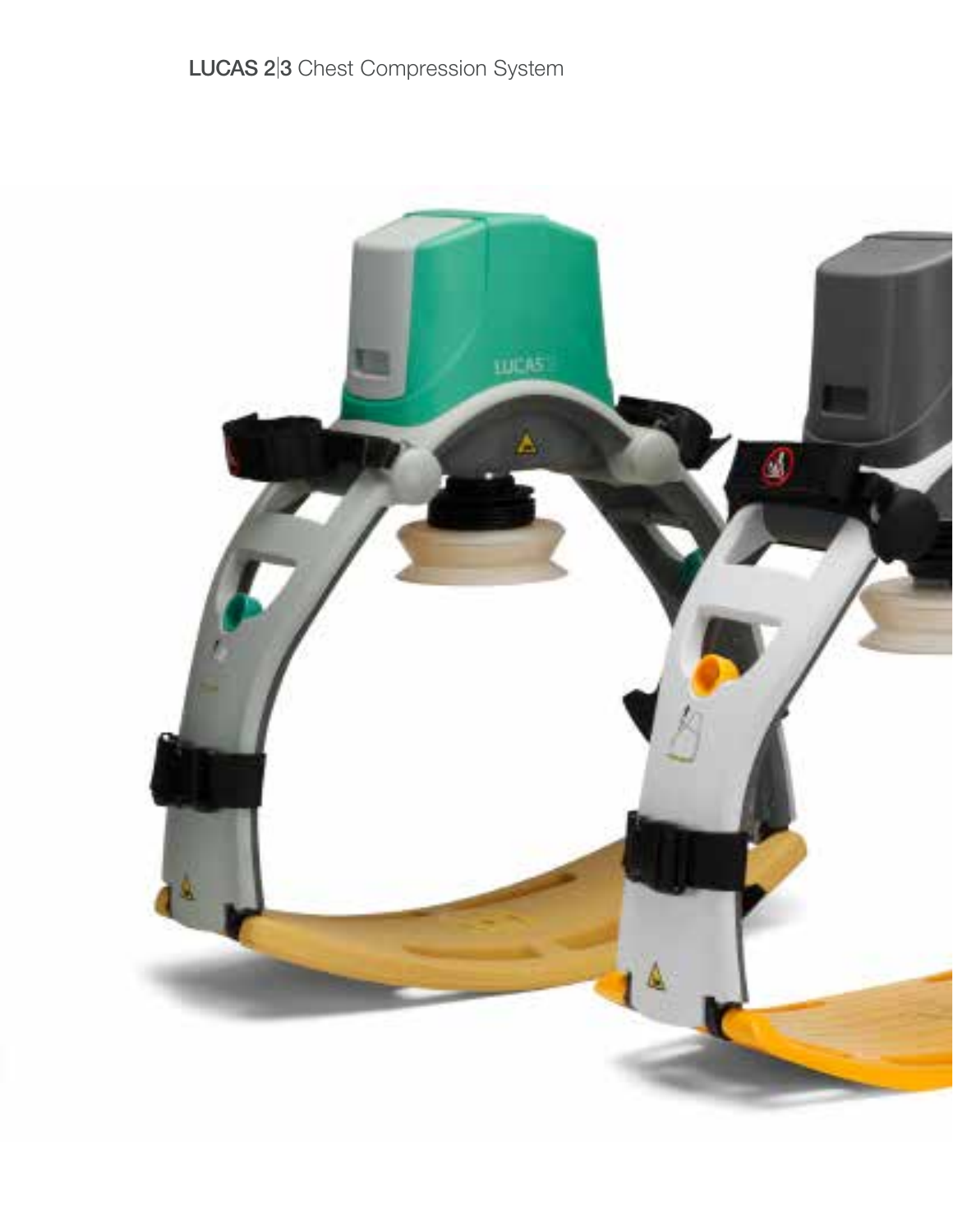-



### Thank you for choosing Physio-Control as your partner in helping save lives and improving patient care.

The LUCAS 3 chest compression system is shipped with one battery (dark grey), patient straps, stabilization strap, two suction cups, a hard shell carrying case and the Instructions for Use.

The LUCAS 2 chest compression system is shipped with one battery (light grey), patient straps, stabilization strap, three suction cups, a soft carrying case and the Instructions for Use.

In this catalog you will find the overview of accessories designed to meet your needs and optional power solutions. If you have any questions about accessories or disposables, please contact your Physio-Control representative.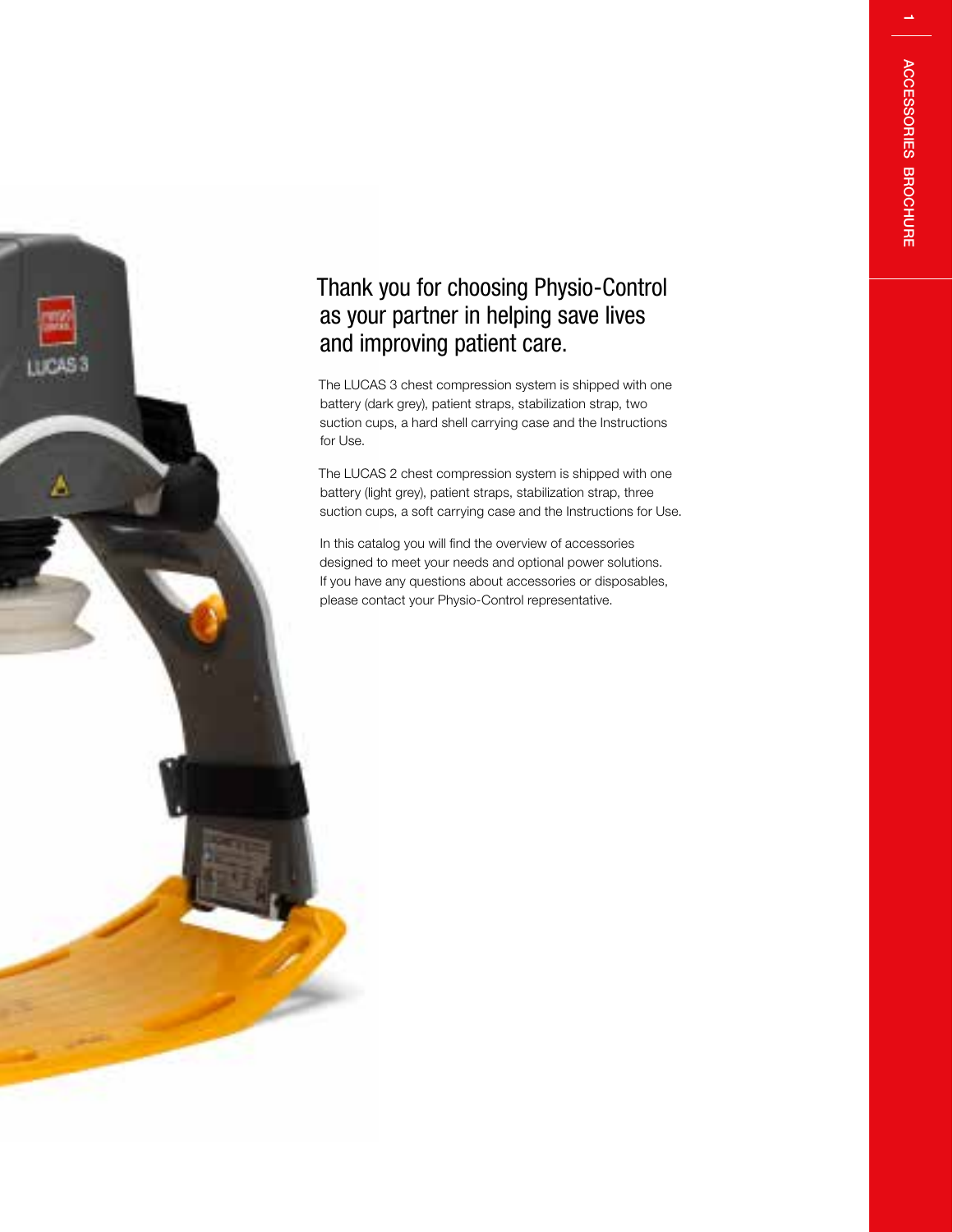### Accessories for LUCAS 3 devices



#### LUCAS Carrying Case, Hard Shell

The LUCAS Hard Shell Case with Top Window for quick battery check and Rear Charge Port is the best way to protect your LUCAS device and carry your spare battery and accessories. Compatible with LUCAS 3 and LUCAS 2 devices. 11576-000081



#### LUCAS Back Plate, Slim

The slim, low profile back plate is easier to deploy, adjust, strap to transportation devices and clean. Compatible with LUCAS 3 and LUCAS 2 devices.

#### 11576-000088



LUCAS Bumper integrated shaft seal, Black pair

The black rubber bumper accessory matches the colors of LUCAS 3 and is available to protect the hinge end caps. 11576-000092



Anti-slip tape, LUCAS Back Plate, Slim The LUCAS back plate grip tape is designed to increase the friction of the back plate and to reduce the risk of the device slipping when in contact with other hard surfaces (e.g., spine boards). Six stripes in each pack. 11576-000089 11576-000090 (3-Pack)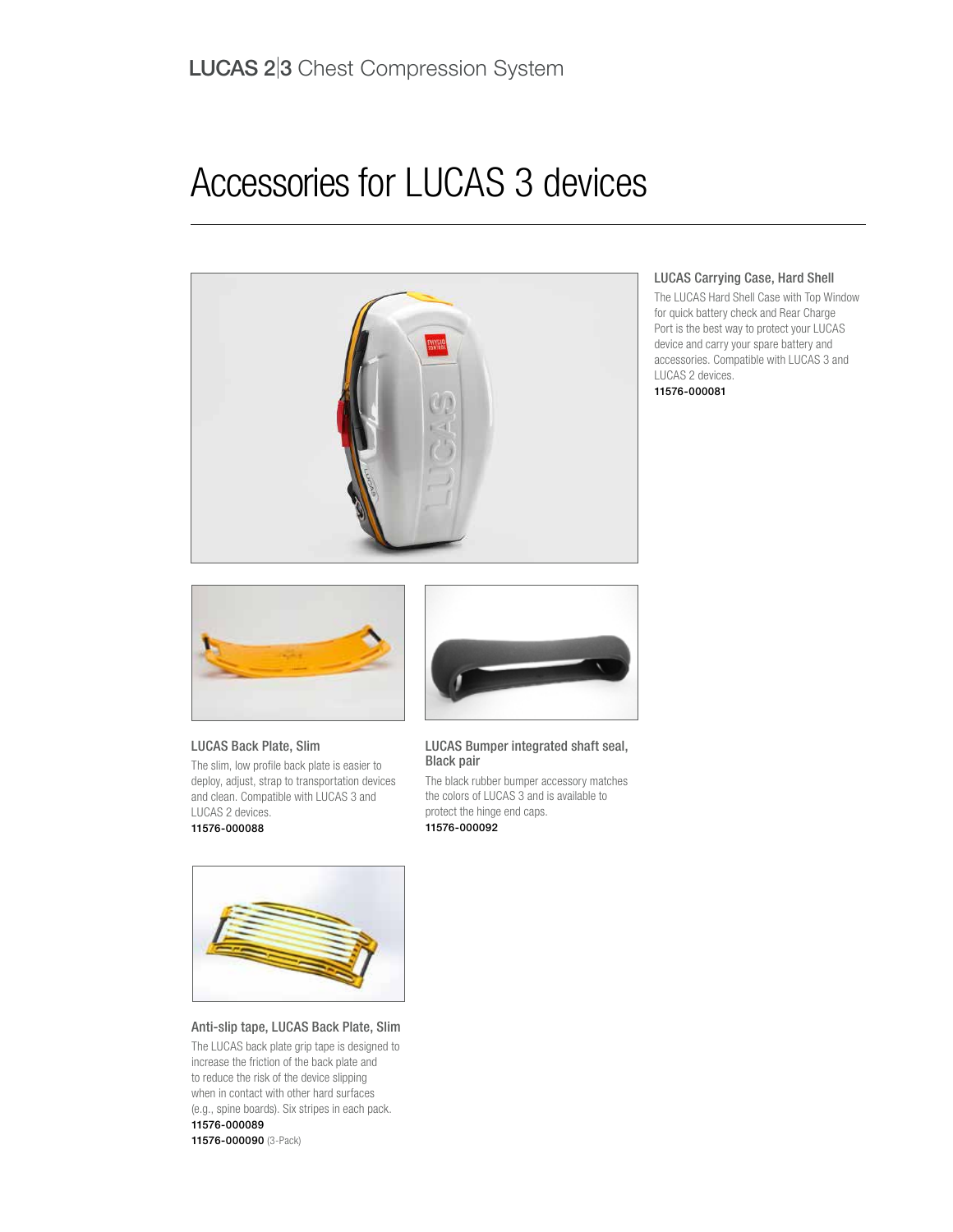### Accessories for LUCAS 2 devices



LUCAS 2 Carrying Bag LUCAS 2 device is stored and carried in a soft padded carrying bag complete with storage pouches for a spare battery and external power supply.

11576-000038



Standard LUCAS 2 Back Plate (Replacement)

Replacement LUCAS 2 Back Plate is available in the event of damage or contamination of original. 21996-000044

LUCAS 2 Back Plate Grip Tape The LUCAS 2 Back Plate Grip Tape is designed to increase the friction of the back plate and to reduce the risk of the device slipping when in contact with other hard

surfaces (e.g., spine boards). 11576-000052

11576-000053 (3-Pack)



#### LUCAS 2 Rubber Bumper with Integrated Shaft Seal (Pair)

If the hinges protected by the rubber bumper on your device support legs match Fig 1, please order the Rubber Bumper with the integrated shaft seal (pair). The majority of LUCAS 2 devices require this bumper.

#### 11576-000072

If you are still unsure which part you need, please contact customer support.



#### LUCAS 2 Rubber Bumper (Pair)

If your device has a plastic cap on the support leg hinges matching Fig 2, please order the Rubber Bumper without integrated shaft seal (pair). LUCAS 2 devices older than 2012 may require this bumper.

#### 11576-000070

If you are still unsure which part you need, please contact customer support.



#### Product DVD

The LUCAS product DVD features an introduction on the physiology of CPR with Tim Phalen followed by a LUCAS 1 Inservice video and a LUCAS 2 Inservice video. A great DVD to have for new or refresher training. 21996-000043 (Inservice DVD)

Can also be found on physio-control.com/LUCAS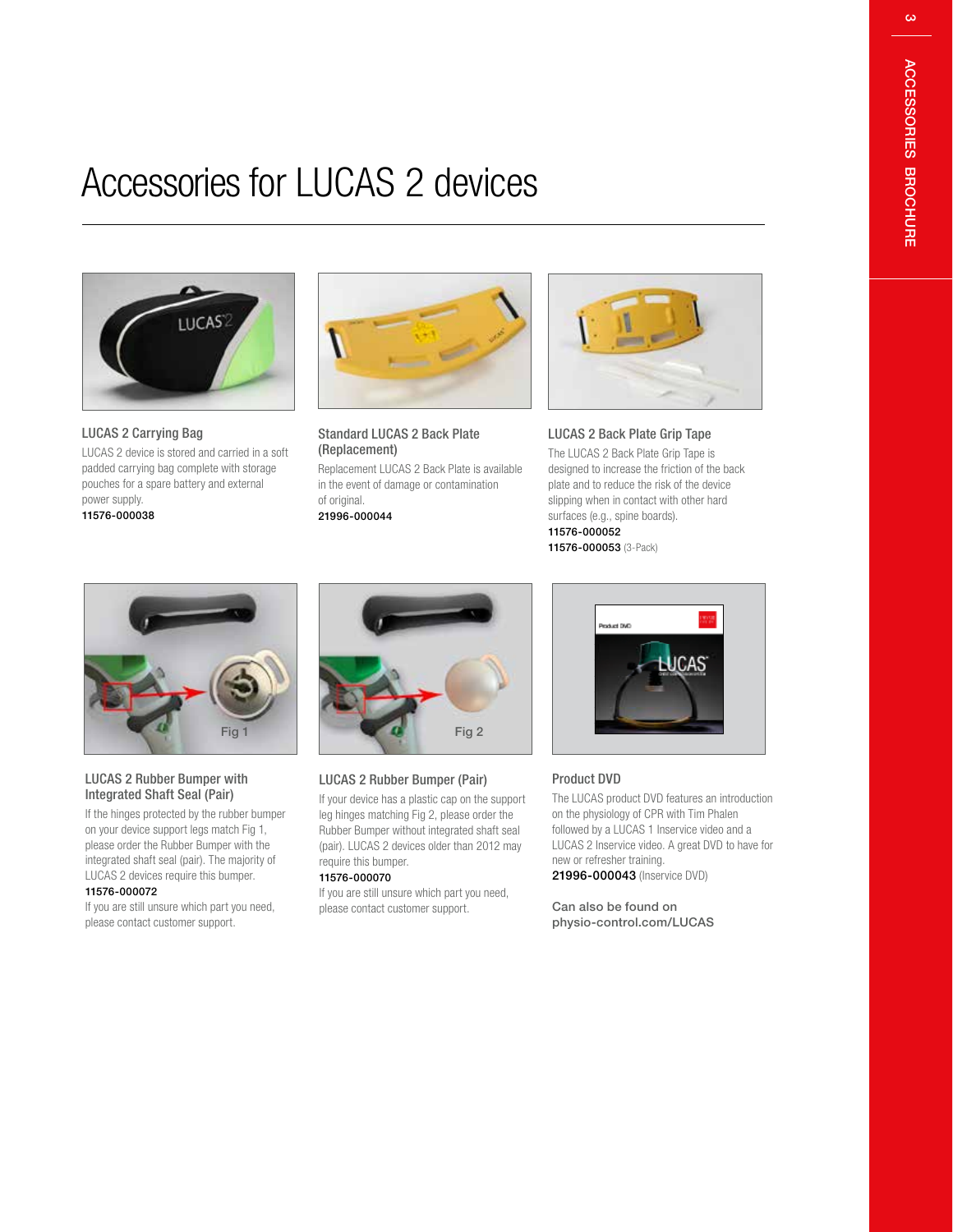### Shared Disposables, Batteries & Power Accessories

#### For use with LUCAS 3 or LUCAS 2 devices



#### LUCAS Disposable Suction Cup

LUCAS device has a disposable suction cup which can be easily changed after each use. 11576-000046 (3-Pack) 11576-000047 (12-Pack)



#### LUCAS Stabilization Strap

The cushion (new easier to clean material) and straps are used to provide further stabilization relative to the patient and to prevent downward movement of the LUCAS device during operation. Each package includes the neck strap and a pair of support leg straps.

21576-000074 21576-000075 (4-Pack)



#### LUCAS Patient Straps The LUCAS patient straps are used to secure the patient's arms to the support legs of the LUCAS device during transportation. 11576-000050 (Pair) 11576-000051 (Pair, 3-Pack)



#### LUCAS Battery

The LUCAS battery is a rechargeable Lithium-Polymer (LiPo) battery which typically last for 45 minutes of operation. You can charge the battery quickly, less than 2 hours in the device if connected to the external power supply or car power cable, and less than 4 hours in the desktop charger.

11576-000080 (Dark Grey-LUCAS 3 device) 11576-000039 (Light Grey-LUCAS 2 device)

Either battery will work in either device, color is the only difference.



#### LUCAS Battery Desk-Top Charger

The external battery desk-top charger is a stand-alone unit intended to charge one LUCAS Battery. It typically takes less than 4 hours to charge the battery. A mounting bracket is included for space-saving installation. New dark grey color.

11576-000060 (U.S , Canada)



#### LUCAS Aux Power Supply (S/N 3009 0181 and above)

The external power supply (100-240VAC, 50/60 Hz) can be connected to the LUCAS device and supports prolonged operation as well as charging of the LUCAS Battery while in the device.

11576-000071 (U.S., Canada)



#### LUCAS Car Cable

The car cable (12-24V DC) can be connected to the LUCAS 2 or LUCAS 3 device. It supports prolonged operation as well as less than 2 hour charge time of the LUCAS 2 or LUCAS 3 Battery while in the device. 11576-000048



#### LUCAS PCI Back Plate

The carbon fiber LUCAS PCI Back Plate is intended specifically for use in the cath lab. It is fully radiotranslucent, with minimum shadows. The PCI Back Plate is compatible with LUCAS 2 and LUCAS 3 devices. 11576-000064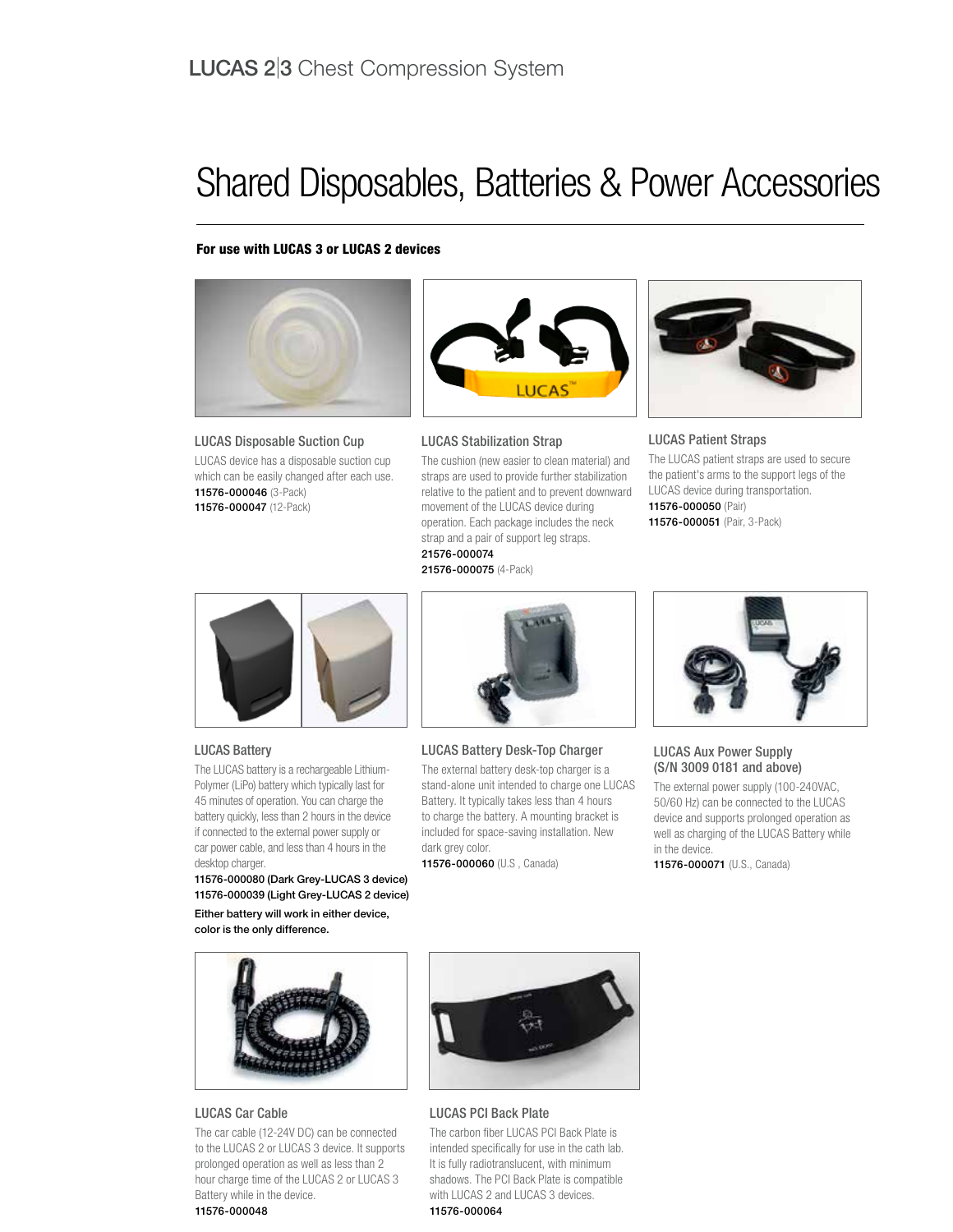## Instructions for Use and Training





#### LUCAS 3 Instructions for Use - Replacement (Version 3.0)

26500-003716 English (EN) 26500-003717 International-English (INTL-EN) 26500-003718 German (DE) 26500-003719 French (FR) 26500-003720 Dutch (NL) 26500-003721 Danish (DA) 26500-003722 Swedish (SV) 26500-003723 Norwegian (NO) 26500-003724 Finnish (FI) 26500-003725 Italian (IT) 26500-003726 Greek (EL) 26500-003727 Spanish (ES) 26500-003728 Portuguese (PT) 26500-003729 Czech (CS) 26500-003730 Polish (PL) 26500-003731 Hungarian (HU) 26500-003732 Russian (RU) 26500-003733 Japanese (JA)

26500-003734 Turkish (TR) 26500-003735 Croatian (HR) 26500-003736 Chinese (ZH) 26500-003737 Slovakian (SK) 26500-003738 Korean (KO) 26500-003739 Hebrew (HE) 26500-003740 Bulgarian (BG) 26500-003741 Romanian (RO) 26500-003742 Estonian (ET) 26500-003743 Latvian (LV) 26500-003744 Lithuanian (LT) 26500-003745 Slovenian (SL) 26500-003746 Icelandic (IS) 26500-003747 Serbian (SR)

#### LUCAS 2 Instructions for Use - Replacement (Version 2.2)

26500-003588 English (EN) 26500-003589 International-English (INTL-EN) 26500-003590 German (DE) 26500-003591 French (FR) 26500-003592 Dutch (NL) 26500-003602 Danish (DA) 26500-003593 Swedish (SV) 26500-003594 Norwegian (NO) 26500-003595 Finnish (FI) 26500-003596 Italian (IT) 26500-003597 Greek (EL) 26500-003598 Spanish (ES) 26500-003599 Portuguese (PT) 26500-003600 Czech (CS) 26500-003601 Polish (PL) 26500-003603 Hungarian (HU) 26500-003604 Russian (RU) 26500-003605 Japanese (JA)

26500-003606 Turkish (TR) 26500-003607 Croatian (HR) 26500-003608 Chinese (ZH) 26500-003609 Slovakian (SK) 26500-003610 Korean (KO) 26500-003648 Hebrew (HE) 26500-003649 Bulgarian (BG) 26500-003650 Romanian (RO) 26500-003651 Estonian (ET) 26500-003652 Latvian (LV) 26500-003653 Lithuanian (LT) 26500-003654 Slovenian (SL)

For version 2.1 please contact customer service.



#### LUCAS 3 or LUCAS 2 Training Device

The LUCAS 3 and LUCAS 2 Training Device is a non-clinical device intended for training purposes only. It should only be used on manikins. LUCAS 3 99576-000042 LUCAS 2 99576-000020